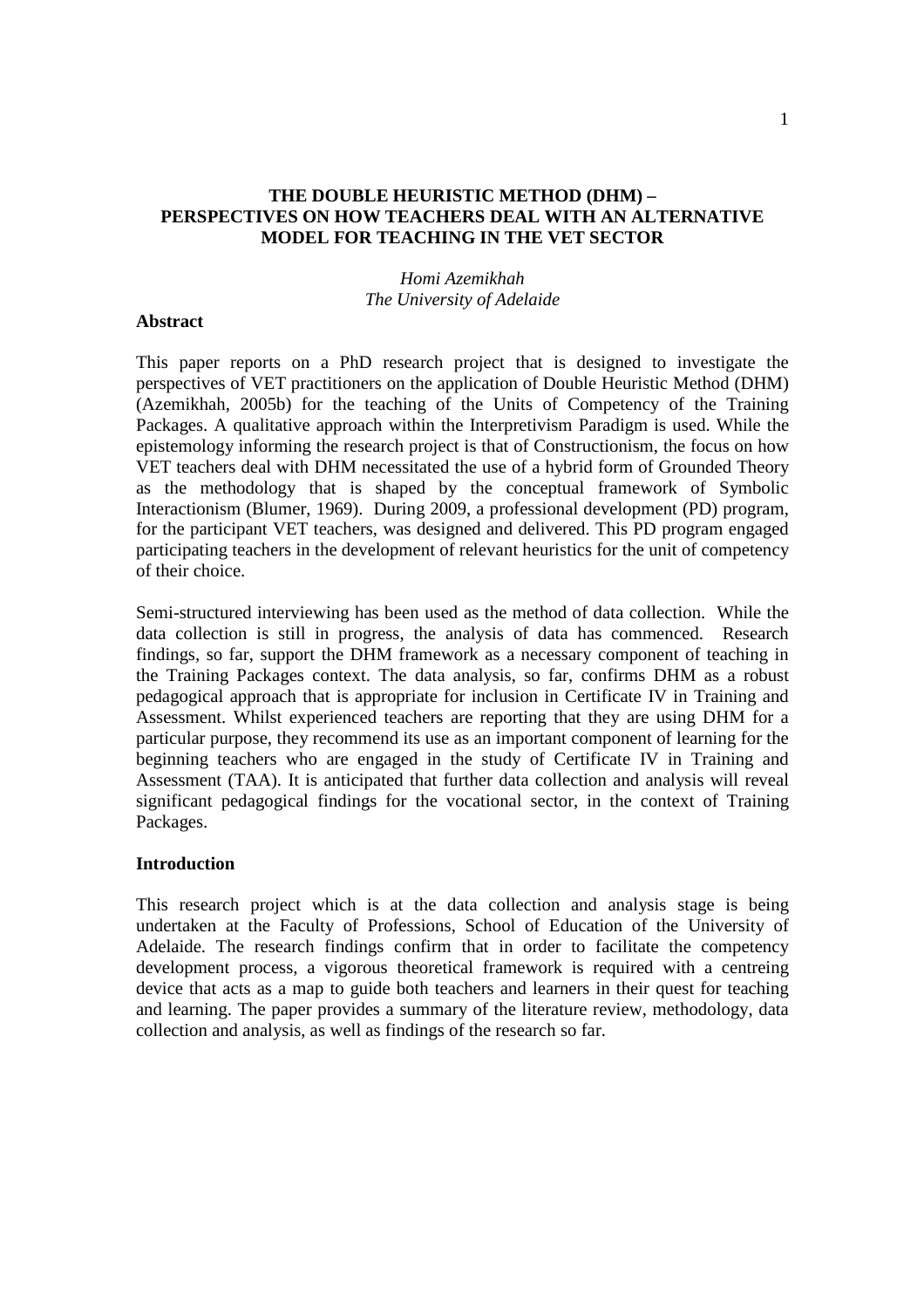### **Literature Review**

Training Packages (TP) are regarded, as Gonczi (2004) has noted, as a culmination of a way of thinking that has been evident within new reforms in Australia, that of ensuring that what a VET system delivers is what industry actually demands. Prior to TP's there was agreement that all VET delivery would be competency based and there would be an industry led system (Schofield & McDonald, 2003:2). To date, no mechanism for ensuring its implementation has been identified. In the training sector, the shift from a provider-led to the industry-led system has resulted in the New Vocationalism that responds to the needs of the learner (Chappell 2003). Training Packages as "industry endorsed vehicles that connect work and learning" (Chappell, 2003:8) represent significant complexities to serve the needs of the new vocational practitioner (NVP). In the environment of New Vocationalism (NV) this "requires pedagogical approaches and strategies that vary from those traditionally used in the VET sector" (Chappell 2003b: viii). These pedagogical strategies require a new theoretical framework that is based on the concept of competence. At the outset, it is important to establish a clear definition of competence as the foundation stone upon which the theoretical framework can be constructed.

Initially, in 1990, the National Training Board (NTB) defined competency as, "the ability to perform the activities within an occupation or function to the level expected in employment" (Higgins, 1996:18). Given that competence is broader than 'ability to perform' (ANTA 2004), the existing definition is deemed to be too narrow. In 1991, NTB redefined competency as, "specification of knowledge and skills and application of that knowledge and skills within an occupation or industry level to the standard of performance required in employment". While, the NTB's second definition is more refined, by including skill in the definition and application of it to performance, it is, however, not broad enough to include all the constituents of competence, such as attitudes or attributes, as well as the context in which competency operates.

In 1992, the definition of competency was even further broadened by the Mayer Committee, (1992, p 4) as "performance is underpinned not only by skill but also by knowledge and understanding, and that competence involves both the ability to perform in a given context and the capacity to transfer knowledge and skills to new tasks and situations." Hence the Mayer committee introduced into the definition both, "ability to perform in a given context" and "capacity to transfer knowledge and skills to new tasks and situations". While the Mayer Committee's definition is again broadened by including context and the transfer of knowledge and skills to new tasks, it is still reductionist. It is argued here that this definition does not include all the constituents of competence, such as attitudes or attributes.

Given that, in 2004, High Level Review (HLR) concluded that competency is a broader concept than the ability to perform workplace tasks and that in defining competence it is necessary to clearly distinguish between work performance, as the physical component, as well as the constituents of competence, as the conceptual component.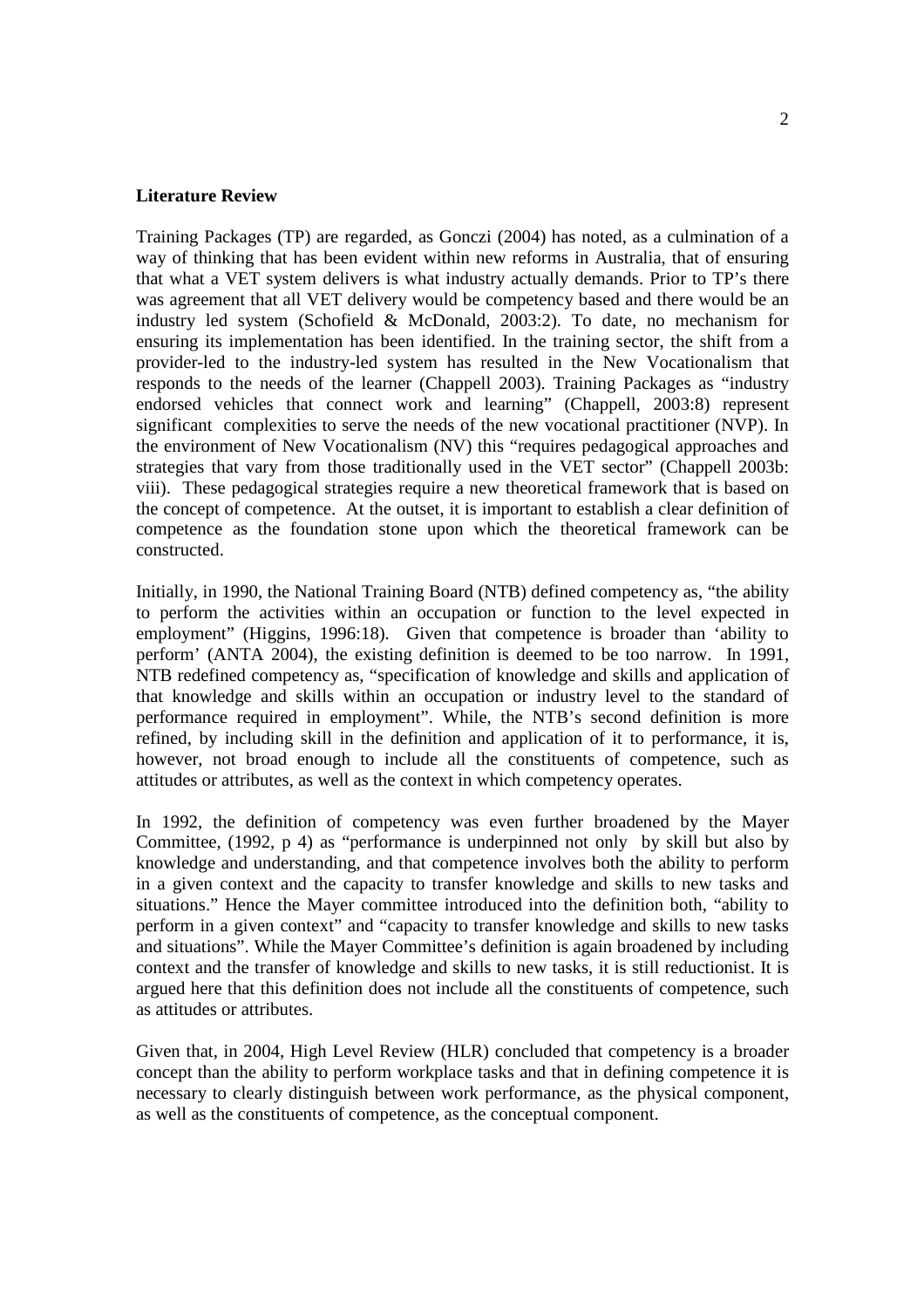On this basis, in 2005, Azemikhah (2005b:4) redefined competence in line with the orientation taken by the High Level Review as "a quality that needs to be developed by the learners both conceptually and physically. It needs to be conceptually developed in the minds of the learner based on the constituents of competence (underpinnings and attributes), and physically developed and perfected by performance (based on performance criteria) resulting in a balanced hands-and-minds equilibrium.**"** This is the definition of competence that is adopted for this research.

The significance of this definition is that competence is not only an ability or a capacity but a quality "character and capacity" in line with the Mayer definition (1992). In addition, "a personal attribute, a trait, a feature of a person's character, an accomplishment and attainment of a skill" collectively are also part of the constituents of competence. This definition goes one step further by linking the conceptual development, or intellectual development, the (Mind) to physical development, the (Hands) that neither of the definitions by NTB and Mayer Committee has referred to in earlier definitions.

## **Double Heuristic Method**

The linking of the conceptual development, or intellectual development, the (Mind) to physical development, the (Hands) are further utilised in the Double Heuristic Method (DHM). DHM diagram is a centreing device that facilitates the analysis of competency events (activities, tutorials, assessments) as a formative process leading to learner's competence. By involving in competency events (activities, tutorials, assessments) the teachers and learners share their experience to bring about change in meaning. DHM supports analysis and understanding of the structure of competency. DHM is an approach designed to aid teachers in session planning and assessments in their teaching programs. DHM diagram unlocks the structure of knowledge embedded in the competency events. The Double Heuristic Method (DHM) is comprised of two heuristics.

## **The First Heuristic**



The purpose of the first heuristic is to construct the competency diagram (Figure 1). A competency diagram has a 'V" shape comprised of three elements and two processes. The focus of the First Heuristic is to integrate the problem to the unit of competency.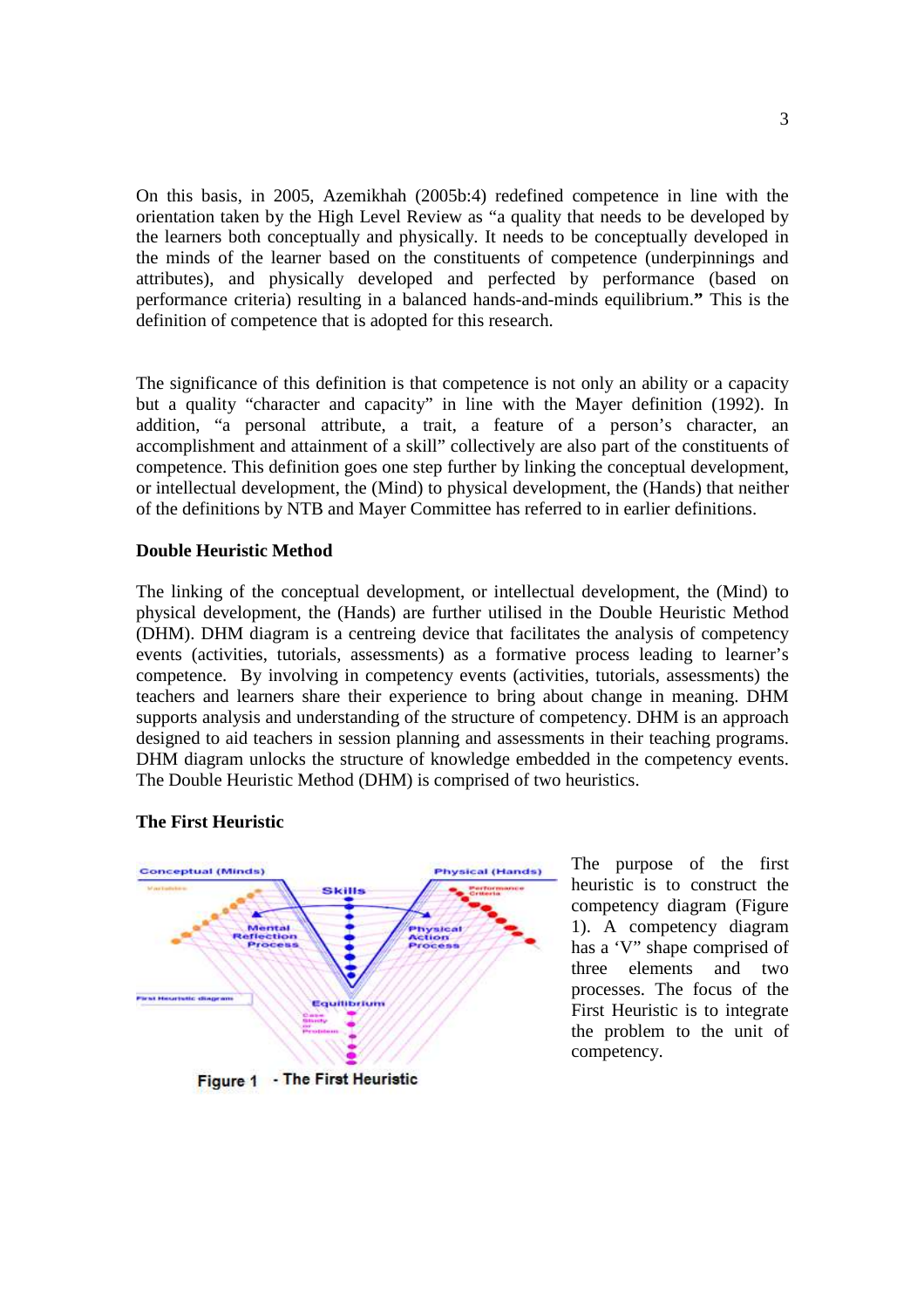## **The Second Heuristic**



The work on second heuristic commences by embedding the first heuristic at the foot of the 'W' diagram (Figure 2). The construction of knowledge is continued by selecting strategies or methodologies, for example, as prescribed by (Candy, 1991). If the competency event is an

assessment, then assessment strategies, assessment instruments, together with critical aspects and expected evidence are listed in this section of DHM diagram. In this way, the second heuristic is used as a constructivist tool to extend the first heuristic further by linking it to the selected strategies or methodologies. Then the second heuristic extends in all the three dimensions of DHM. For example, it extends into the conceptual side by identifying relevant knowledge, theories and philosophies. It also extends into the physical side of the study by identifying and linking to the relevant elements of competency. Finally, the heuristic is connected to the strategical dimension by arrowing to the selected strategies (Candy, 1991). The unit's title, descriptor and purpose are listed in the big notch of the 'W', while the topic's focus question is entered in the small notch.

The significance of this research is to test and evaluate the DHM model for its flexibility and integrative capability, in order to formulate a set of recommendations that guide the development of new pedagogical principles, for the integrated and flexible teaching and learning of the units of competency of the Training Packages.

### **Methodology**

As this thesis is centred on the perspectives of VET practitioners on the application of DHM for the teaching of the Units of Competency of the Training Packages, a qualitative approach within the Interpretivism Paradigm is the most appropriate. While the epistemology informing the research is that of Constructionism, the focus on how VET teachers deal with DHM necessitates the use of Grounded Theory for the analysis of data that is shaped by the conceptual framework of Symbolic Interactionism.

The central research question is consistent with this perspective, through which the collecting of data will be sought to yield verifiable knowledge (Blumer, 1969:21). The methodological framework will be based on an interpretivist perspective (Crotty 1996), i. e., the grounding of theory in data about the perspectives on how VET teachers, in this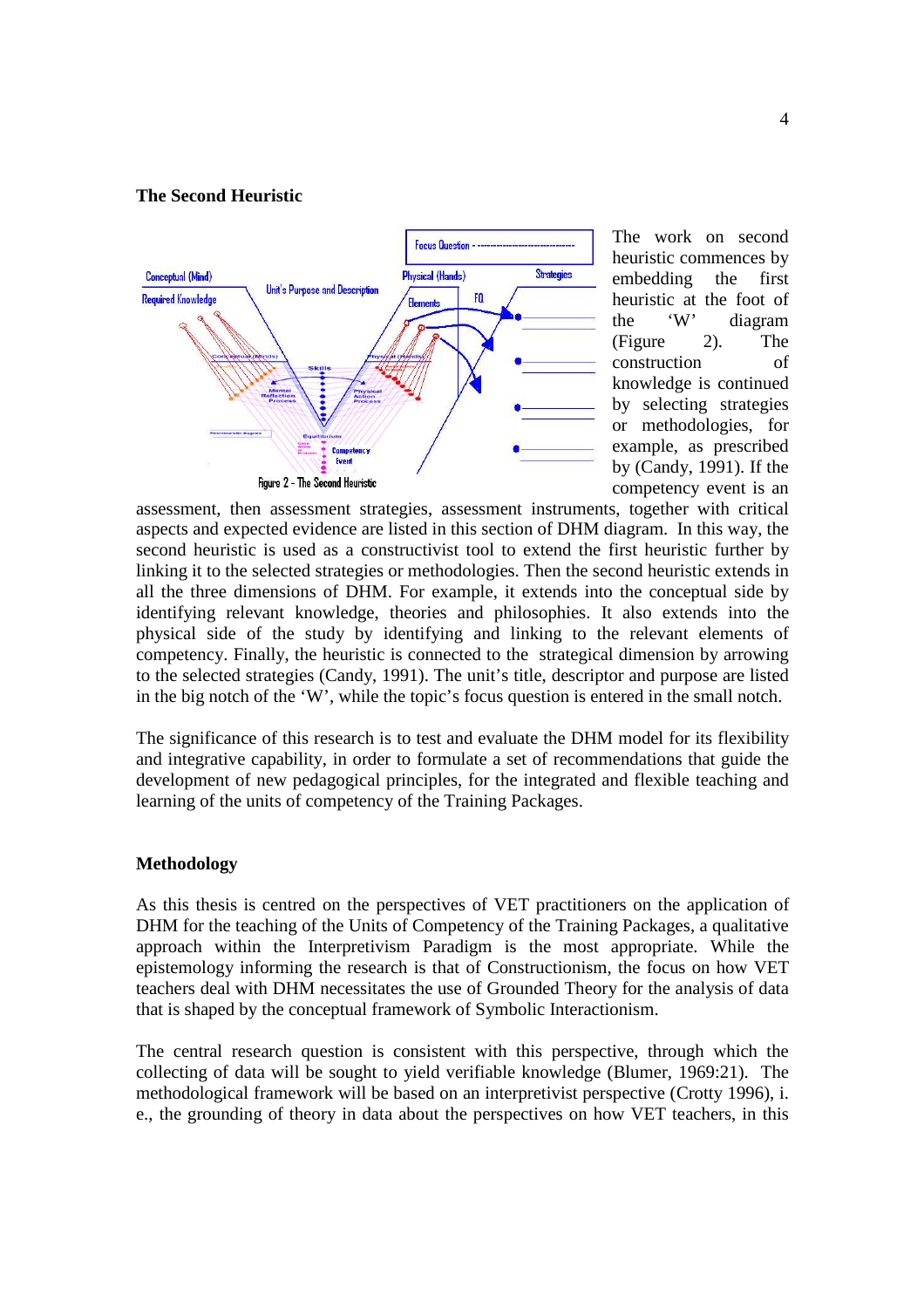instance, deal with DHM. This is consistent with Cohen and Mannion's (1989:39) arguments that 'sociological theories should be grounded in data that are generated by the act of research.'

The focus of the research, principally, is on the competency development process managed by practitioners to identify how they benefit from application of the Double Heuristic Method (DHM) to their practice and how their learners are assessed on this basis. In the course of their work, practitioners will identify the requirements of the units of competency in the Training Packages; using the DHM. They then formulate the required heuristics for each session and assessment to facilitate the learning process. In developing session plans and assessment tools, they are guided by DHM. In other words, while practitioners perform in the context of Double Heuristic Method, based on the requirements of the relevant unit of competency, their perspectives are sought. As practitioners perform in such a context, they are asked to communicate their perspectives on how they integrate required knowledge and skills into the learning plan, using DHM in the context of the unit of competency of their choosing.

## **Data Collection and Analysis**

The data collection and data analysis are interwoven from the beginning (Miles and Huberman 1990:49) in this research project. Participating teachers are a mix of experienced and new teachers. This was required to ensure a differentiated community of participants and to open an opportunity to elicit the broadest range of perspectives from participants. The study has utilised the grounded theory methods of data collection and analysis. Semi-structured interviewing has been used to collect data. These methods that are consistent with symbolic Interactionism involve three major types of coding.

Open coding involves a process in which the collected raw data will be broken down, compared, and conceptualised, resulting in categorised data (Strauss and Corbin 1990:61). Then, the concepts are examined for similarities and differences to be classified into categories (Glaser, 1992:39). The aim is to identify categories of data, their properties and dimensions. Through the process of open coding, one's own and others' assumptions are analysed, questioned or explored, leading to new findings (Strauss & Corbin, 1990:62).

The aim of the second stage of data analysis is to connect each of the identified categories in an attempt to build a dense texture of relationships around the axis (Strauss 1987). This phase of analysis has, so far, revealed that the axis of these categories relate to the two main concepts of Clarifying and Confirmatory (roles) of the DHM. The research is at the Axial Coding stage and further analysis is planned. In this process, further hypotheses will be generated about the relationships of each concept or category by re-examining the data previously gathered and by analysing further new data that will be collected during 2010.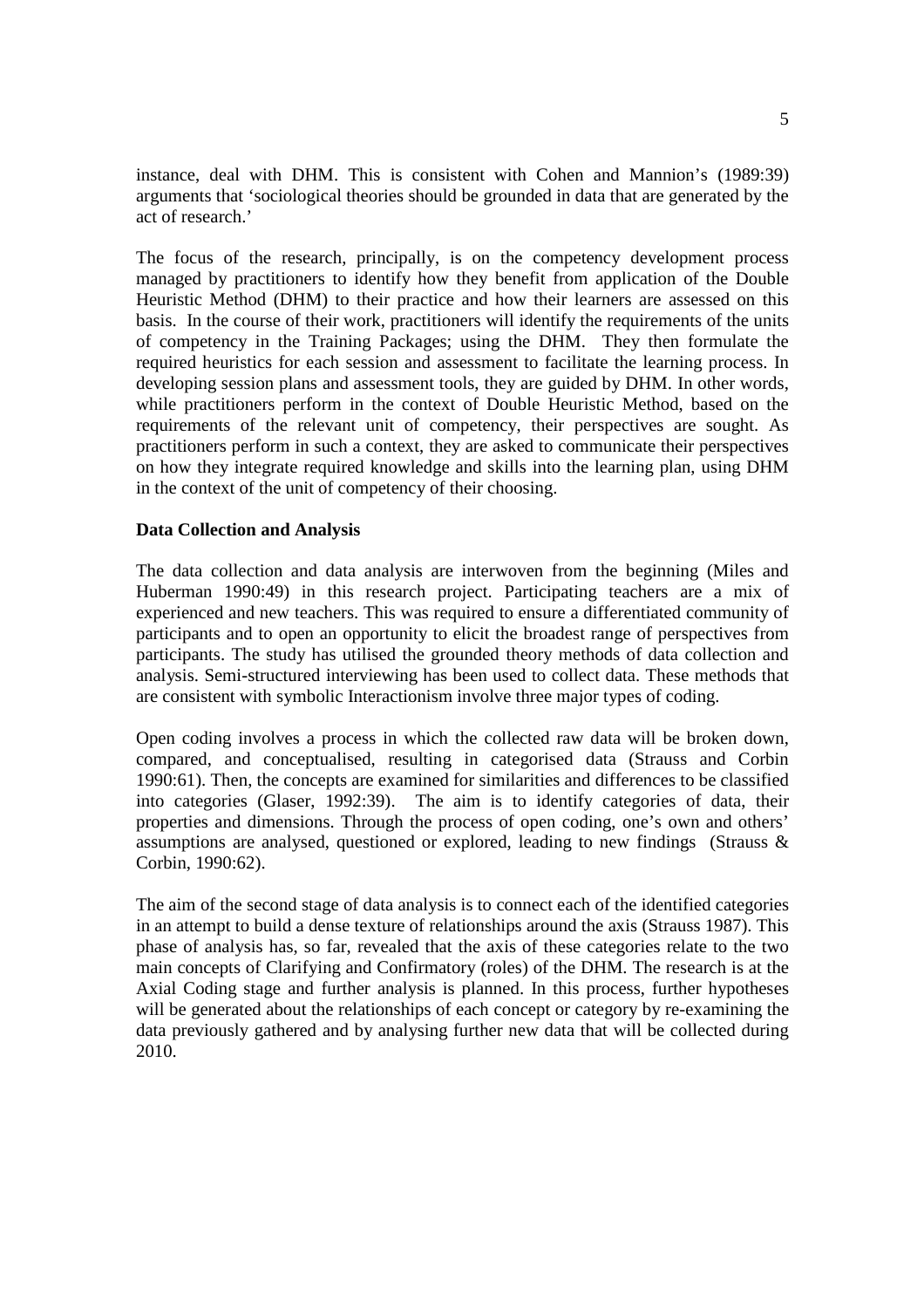In the final stage of data analysis that is planned to take place during the second half of 2010, the categories that were generated and developed will be integrated into a theory about how teachers deal with DHM.

The following categories have emerged, so far, in the first round of data collection and analysis.

## **Improving Performance**

One of the goals of AQTF is continuous improvements in teaching strategies (Australian Government AQTF, 2007a) . The data collected in this research indicates that the DHM framework has been used by participating teachers as an approach to improve their teaching strategies. One of the participants, when asked what your intentions in using DHM were, has pointed out that, "my intention was to improve my teaching strategy". Another participant referred to the point that his intention was to improve performance and when this is achieved the learners will also benefit". It can be concluded that teachers are looking for ways and means to improve their performance and that DHM is seen to be helpful in this regard.

## **Communicate effectively**

The data collected so far establishes that DHM has been identified by participants as a means of improving teaching effectiveness. In other words, DHM has been identified as an approach that allows teachers to communicate knowledge more effectively to their students. For example one of the participants has emphasized that the role of teachers is to communicate knowledge effectively. Having said that this participant has stated that DHM approach, in particular the first heuristic of DHM, helps teachers to achieve this teaching objective.

## **Confirmatory**

Many participants referred to the fact that the use of the DHM is confirmatory at the levels of planning and implementation of learning experiences. For example one participant, expressed that, "DHM allows me to check that what I have been doing is correct". Another participant added that , "by using this DHM method, you know the path that you are walking and where you are going, whereas the other ones, you're just going somewhere you do not know, you are in the darkness" so my intention was to confirm what I am doing is right. A third teacher, also, mentioned that, "DHM probably confirmed what I am doing is right". The DHM tool is clearly useful in assisting teachers reflect on their practice and building confidence.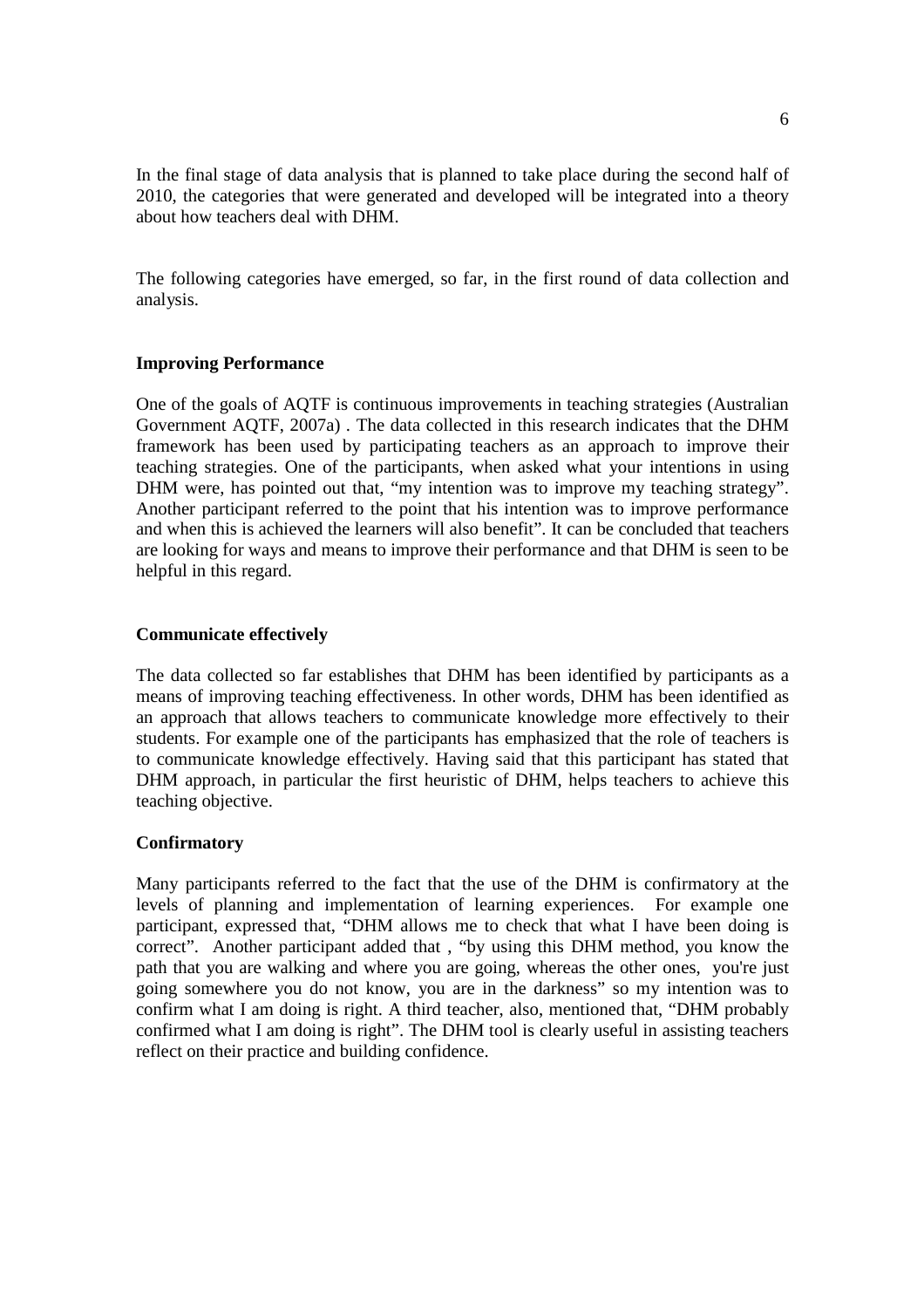### **Guiding**

It is the perspectives of the participants that DHM acts as a guideline for planning and teaching. For example one of the participants stated that "it makes a lot of difference as I said before. The difference is by using this method, DHM, you know the path that you walk and where you are going whereas using others, you're just going somewhere you do not know, you are in the darkness." In other words, "the learners as well as the teachers have got the guidelines. Another participant stated that, "when we do this plan, the outcome would be in line with the requirements by National Training and Information Service (NTIS), so if we follow DHM as a guideline, I believe we are on the right track. Hence, DHM has been referred to as a guideline that enables both teachers and assessors to teach and assess the students work within the scope of the requirements of the national regulatory body.

#### **Defining Relationships**

It seems that for the teachers, particularly the new ones, the links between or integration of the components of the units of competency are important. According to some of the participating teachers NTIS does not provide the relationships of various components of the units of competency. In other words, NTIS does not provide the picture. Without establishing the relationships of these components, it is impossible to draw the picture. Without defined relationships it is not clear what the relationships are. For example one of the participants while using DHM explained and pointed out that, "it is the connectedness of the components that make sense in DHM".

## **Managing**

DHM is referred to by participants as an approach to manage both assessment and teaching. In other words DHM is identified as a useful approach to manage the delivery. It is also referred to, by some participants, as a tool to monitor whether the students are on the right track in order to accomplish the tasks prescribed by the elements of competency within the unit of competency that the teacher is delivering. In other words, using DHM, the teacher can monitor and keep the students on the track leading to a better result. Managing involves both planning and implementation and DHM provides both, according to the perspectives of the participants. One participant pointed out that DHM is "not only useful in the planning, but also in measuring the outcome with the plan, the intention and the goals." Another participant stated that, "setting goals and aims and achieving them is part of managing; hence, I suppose, plan all your sessions and DHM will actually supports that process".

# **Clarifying**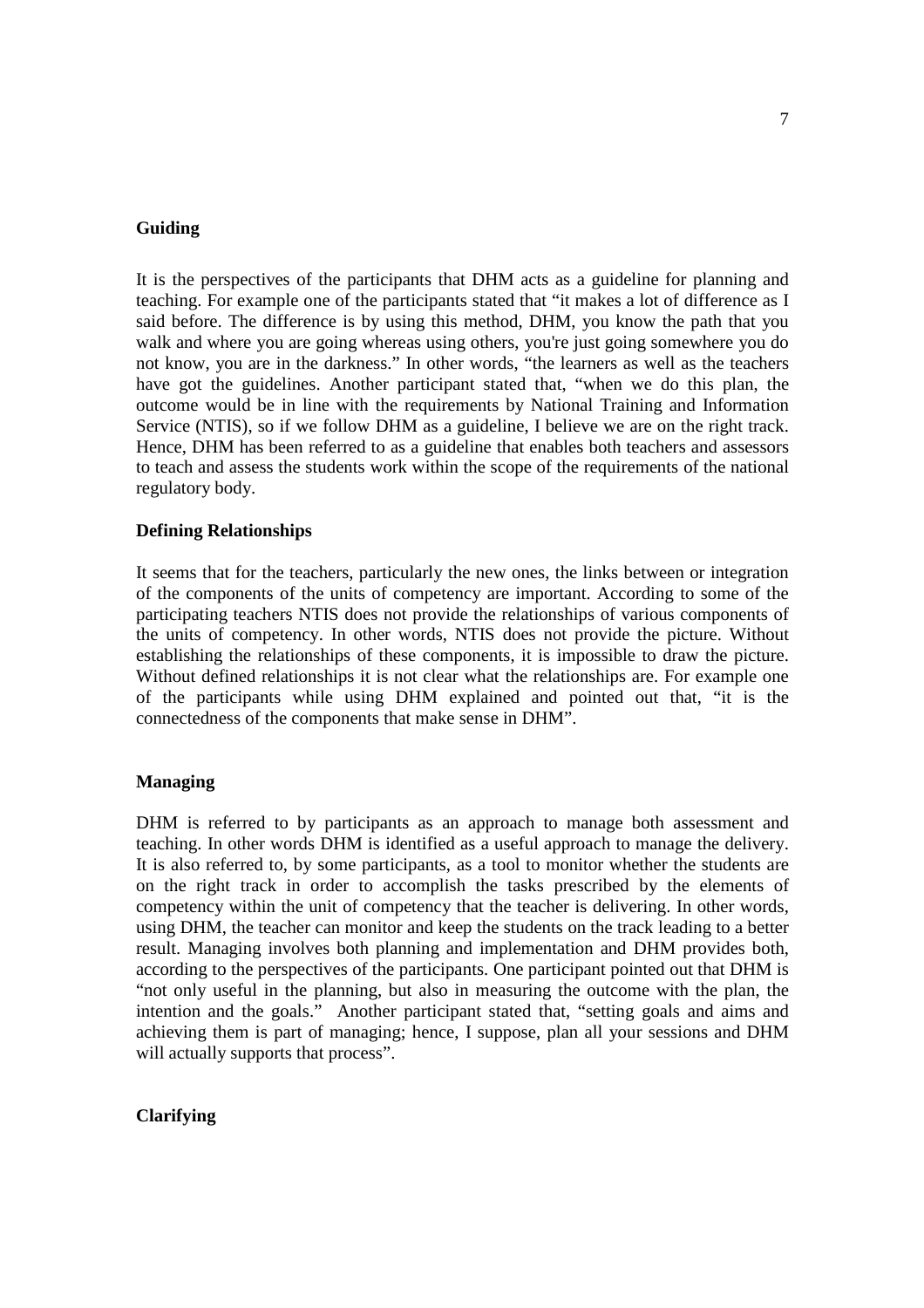DHM approach has been identified by participants as a vehicle that removes 'Fuzziness' in VET teaching practices. This finding is aligned with comments such as 'it brings more clarity', 'it is more clear',' very clear', 'clearer', 'more accurate', 'DHM has made it clear', 'clearly'. For example one of the participants pointed out that by introducing DHM the 'fuzziness', is removed from teaching in the context of Training Packages. Another applicant explained that, "DHM allows me to see things more clearly". Even a third participant mentioned that, "if the students use this as well then obviously it defines for the students more clearly what in actual fact expectations are."

#### **Validity**

This category further supports DHM to be confirmatory as participants validate their approach. The participants were always looking for something that can validate their approach and to ensure that what they are following is correct and that they are on the right track. One of the participants was referring to the fact that he was looking to validate his approach and his way of teaching and whether they are including all the requirements as specified by Australian Qualification Training Framework (AQTF). This participant pointed out that, "My intention was to improve my teaching strategy. That was the intention and to look into a new approach and apply it." His initial intentions were to improve his approach and to confirm that his approach is in line with the requirements. His aim was to ensure that he is on the right track. This supports DHM as the means for validation.

## **Precision**

The DHM approach has been identified by some participants as a vehicle for teaching that is precise and exact. Thus, it introduces precision and exactness into the practice of teaching in the context of Training Packages. One participant purported that, "you are removing the 'fuzziness' from it and putting more 'precision' to the whole process." Another participant stated that, "DHM would allow me as a teacher, instead of being 80 per cent correct, to be 99% correct. And if I go through that process I'm going to be able to be more precise, in most instances. I will be more correct by using this. It is very hard to miss anything if you follow this process. It is hard for you to miss any part of it. I would be more correct using this model.

## **Appropriateness**

DHM model is used by some teachers to maintain an appropriate balance between practical and theoretical aspects of delivery regarding the unit for which they are responsible. In other words, in the context of Training Packages teachers see the importance of being able to find the balance between the theoretical aspect of delivery and the practical aspect of delivery. It is the perspectives of one of the participants that,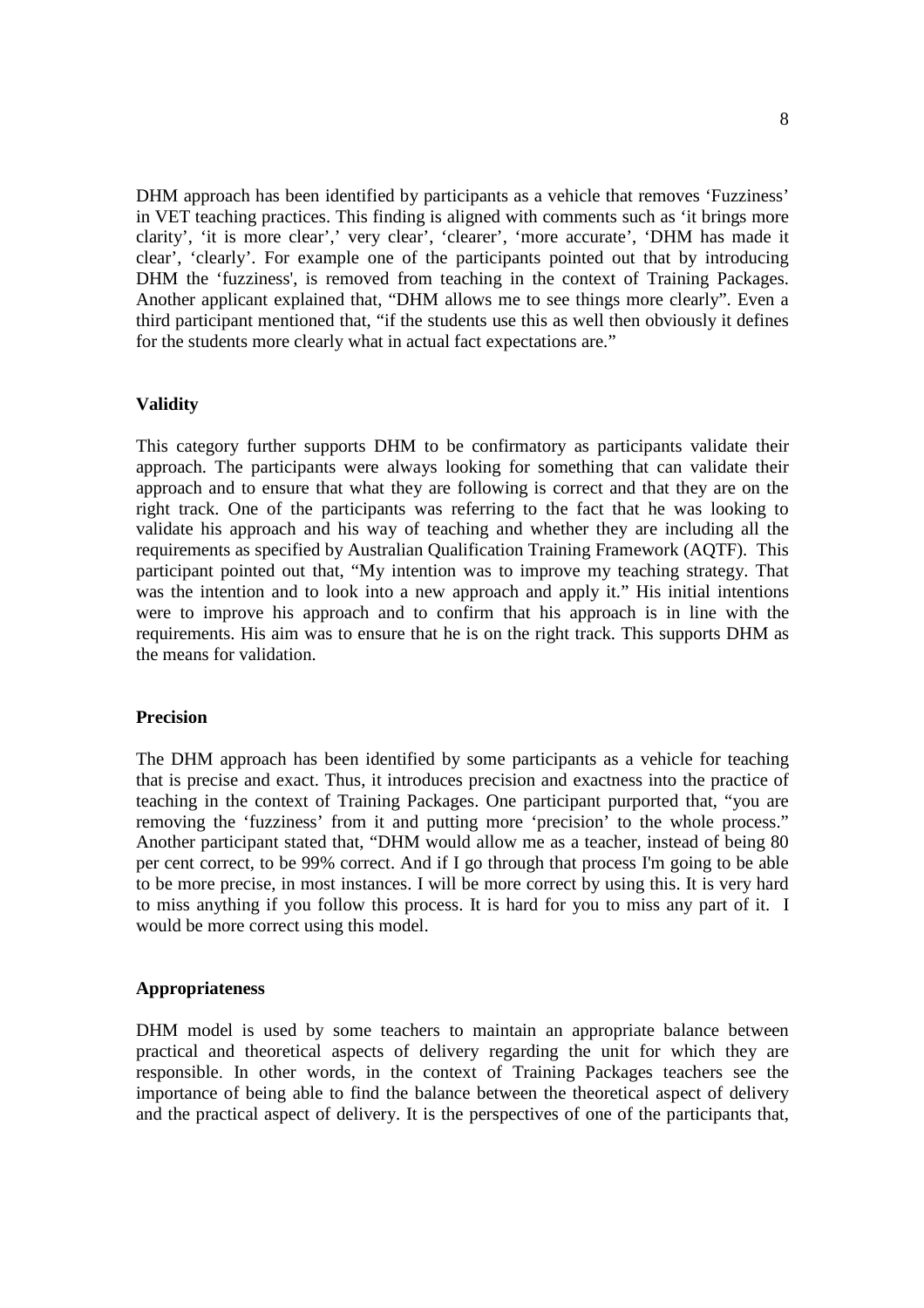"DHM framework allows me, and in my decision whether it is going to be practical or theory I would be more correct using this model" and further**, "** DHM helps me to learn the theory that is necessary to walk in the classroom and deliver it".

### **Seeing the Picture**

Some participants referred to the point that the DHM diagram has provided a picture of what they thought they knew or what they think they were doing. For others, it was a clear picture of what they need to do. In other words, they have seen all components in one place that are linked in a pedagogical way. This picture that they have seen helped them to have more confidence in what they are doing. One participant stated that "DHM aligns with my beliefs, and aligns with my approach and most importantly gives me the opportunity seeing as a big picture what I have been doing". Another participant described that, "DHM gives us a clear picture whether the students have missed this part or whether they have completed the tasks according to the requirements."

#### **Constructiveness**

As one of the participants pointed out, "not even I thought about the important point that all these 'bits and pieces' are provided, but there is no structure to it." Another participant elaborated that using DHM new teachers will get a structure that they can work with. A third participant stated that NTIS has provided a number of components without clearly defining the relationships of these components. Therefore, no picture can be visualised while, by applying DHM, a picture can be easily visualised or created for the assessments or sessions for that matter, because DHM defines these relationships. The defined relationships of these bits and pieces provide the clarity and understanding.

This view was confirmed by one of the participants who pointed out that, "this bridge is essential from the point of view that you know the concepts that you are going to deal with and you know that what performance is going to be at the end. But to achieve that performance, to achieve that competency, what sort of skills do you need? Without the skills you can't achieve competency." Understanding these relationships not only clarifies but also has been important for participants understanding and functions as teachers. Another participant has explained that, " I cannot just assess the student by my own conception, I have to base on something, While NTIS only lists the required skills, this heuristic approach gives me the summary linking up and bridging all the elements together".

## **Articulating**

In response to the question, what effect, if any, do you think using DHM has had on your practice, one of the participants responded: "DHM allows me to articulate my application". Yes, my thinking, and my application to some extent. It is the framework for explaining." In other words, DHM was referred to as a framework for explaining the complexity of the relationships of components and the process. And, again, by asking the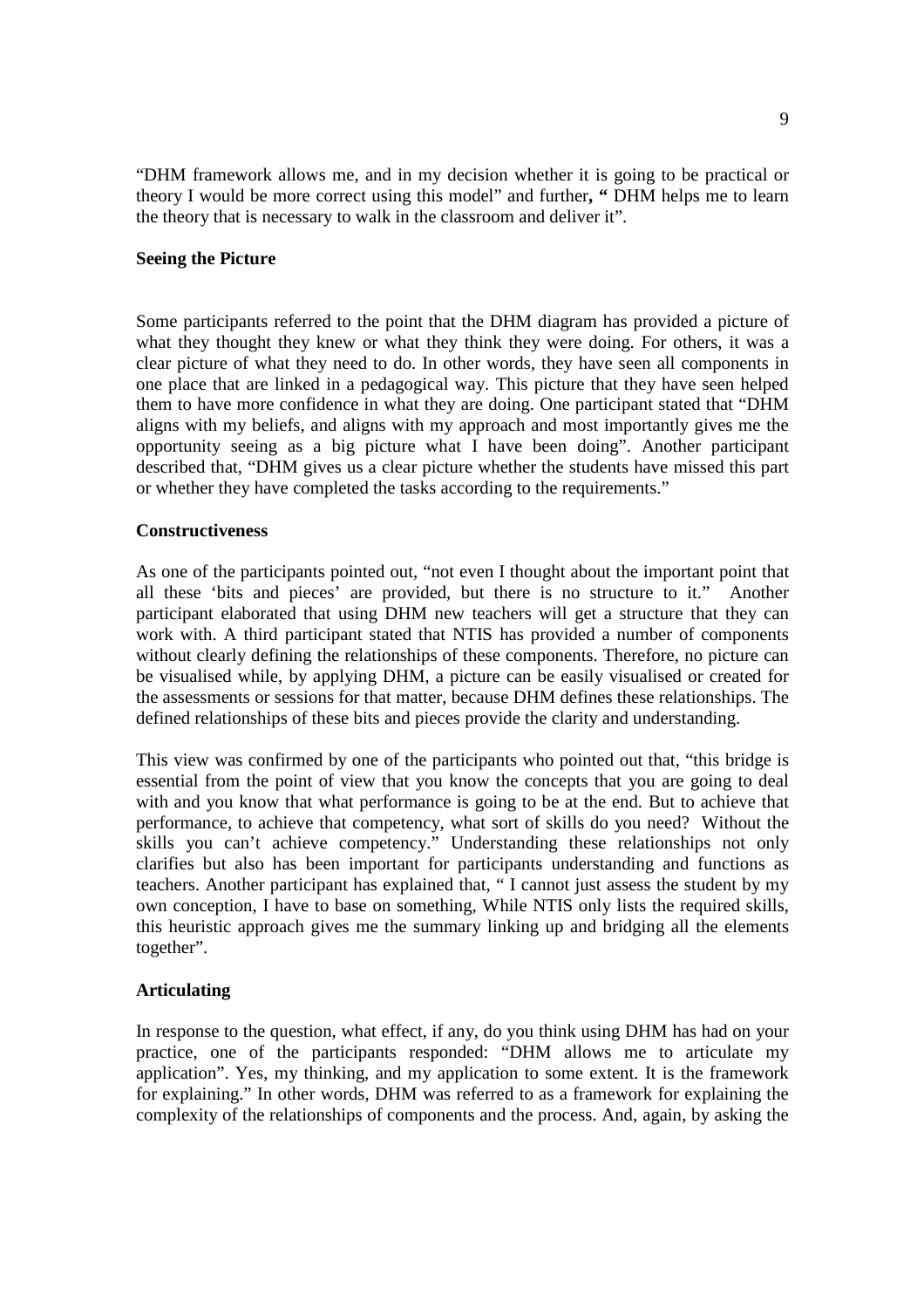question that what improvements in your practice have resulted from application of first and second heuristics, this participant has elaborated: "DHM allowed me to articulate better".

## **Conclusion**

This paper argues that, firstly, there has been a need for a centreing device to clarify the relationships of the many and varied components in the competency based training packages approach and, secondly, that the application of such a device be tested by the act of research. The data collected, so far, confirms that DHM is a robust framework. A majority of the participants have emphasized the importance of inclusion of DHM framework in Certificate IV for Training and Assessment. Some participants highlighted issues of engagement in the Vocational Education and Training (VET) such as there being lots of 'bits and pieces' to do and comply with, but there is no structure to facilitate the process of compliance These participants see that DHM framework fulfils this role because it has a process, it has a structure, it has the relevant templates, and it is based on sound pedagogical underpinnings.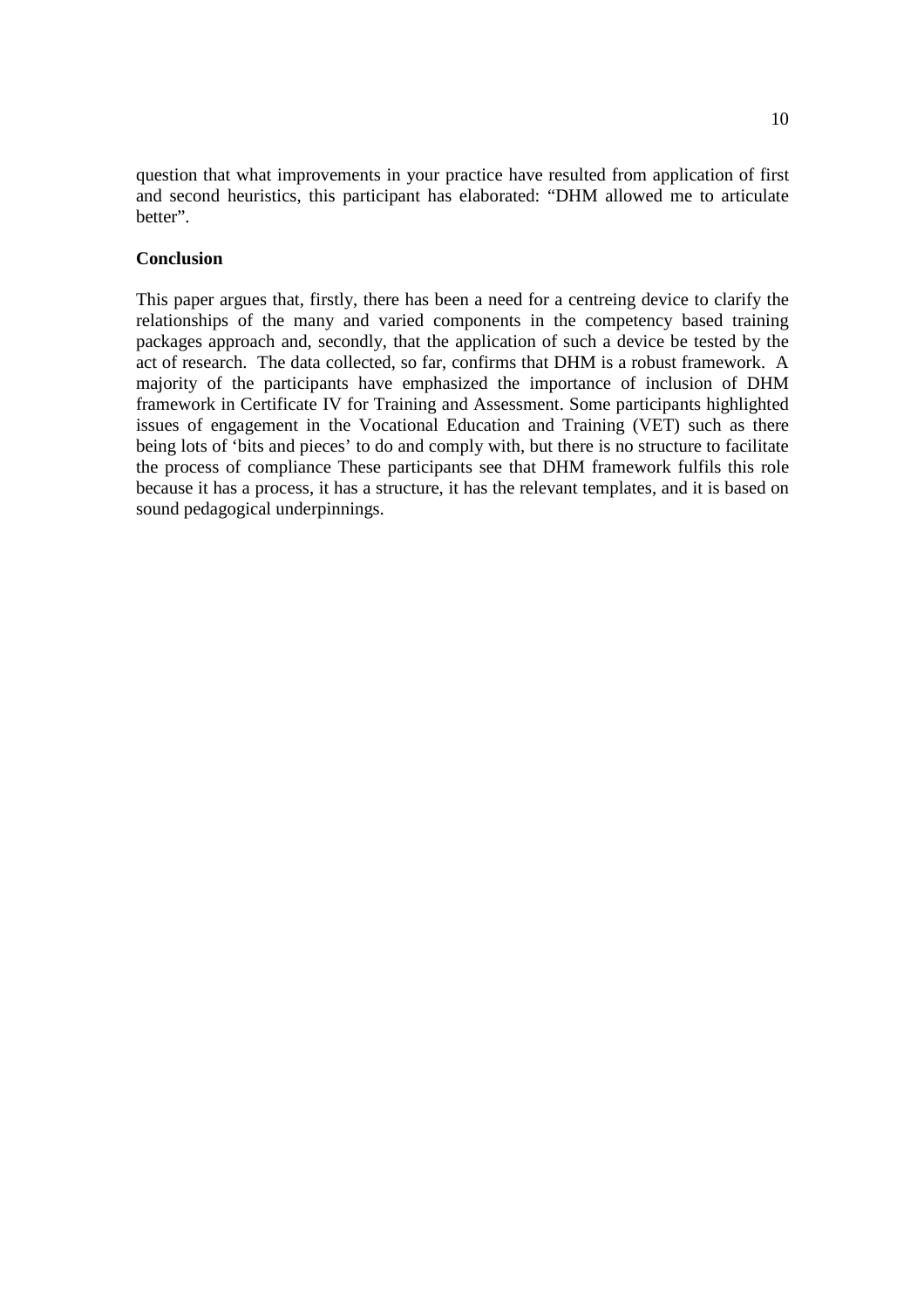### **Bibliography**

- ANTA. (2004a). *Moving on (Phase 3)...: report of the high level review of training packages / [Kaye Schofield and Rod McDonald].* Brisbane: ANTA Australian National Training Authority.
- Australian Government AQTF. (2007a). *AQTF Excellence Criteria Users Guide*. Retrieved 15/10/2007, from

http://www.training.com.au/documents/aqtf2k7\_users-guide\_draft-1705.pdf

- Azemikhah. (2005a). *The design of competency based learning resources for VET training packages using learner centred, work centred and attribute focused simulation strategies.* Paper presented at the AVETRA 8th Annual Conference - Emerging Futures, Sofitel, Brisbane , Australia.
- Azemikhah. (2005b). *The Balanced Hands and Minds Equilibrium: A Pedagogical approach for developing Vocational Competence ©.* Paper presented at the 13th Annual International Conference on Post-Compulsory Education and Training, Surfers Paradise, Qld., Australia.
- Azemikhah. (2006, 19-21 April 2006). *The 21th Century, the Competency Era and Competency Theory.* Paper presented at the AVETRA 9th Annual Conference - Global VET Challenges at the Global, National and Local Levels, University of Wollongong, New South Wales, Australia.
- Azemikhah. (2007). *Competency Intelligence.* Paper presented at the 10th AVETRA Conference, Evolution, Revolution or Status Quo, The new Context for VET, Victoria University Footscray Park, Melbourne, Victoria, Australia.
- Azemikhah. (2008). The question of Competency Certainty, Moving from quality to excellence in Vocational Education, 11<sup>th</sup> AVETRA Conference, Adelaide Holiday Inn, Adelaide, SA, Australia
- Azemikhah (2009). *Aiming at higher completion rates in VET*. Paper presented at the 12th Auatralian Vocational Education and Training Research Association.
- Blumer. (1969). *Symbolic Interactionism, Perspective and Method*. Englewood Cliffs, NJ: Prentice-Hall, Inc.
- Bowman et al, B. C., Andrea Bateman, Brian Knight, Peter Thomson, Jo Hargreaves, Kaaren Blom, Marilyn Enders (2003). *Recognition of prior learning in the vocational education and training sector* Retrieved 9/3/2008, 2008, from http://www.ncver.edu.au/publications/1342.html
- Candy, P. C. (1991). *Self-Direction for LIfelong Learning, A Comprehensive Guide to Theory and Practice*. Wisconsin: Jossey - Bass Publishers.
- Chappell, C., Hawke, G., Rhodes, C. & Solomon, N.,. (2003). *High Level Review of Training Packages (Phase 1 Report)* (No. 1877057347). Brisbane: ANTA.
- Glaser. (1992). *Basics of Grounded Theory Analysis: Emergence vs Forcing*. Mills Valley, CA: Sage Publications.
- Gonczi A. (2004). The new professional and vocational education. In F. Griff (Ed.), *Dimensions of adult learning*: Allen Unwin.
- Higgins. (1996). *The use of Self-pased Learning in the context of Competency-based Training in TAFE.*